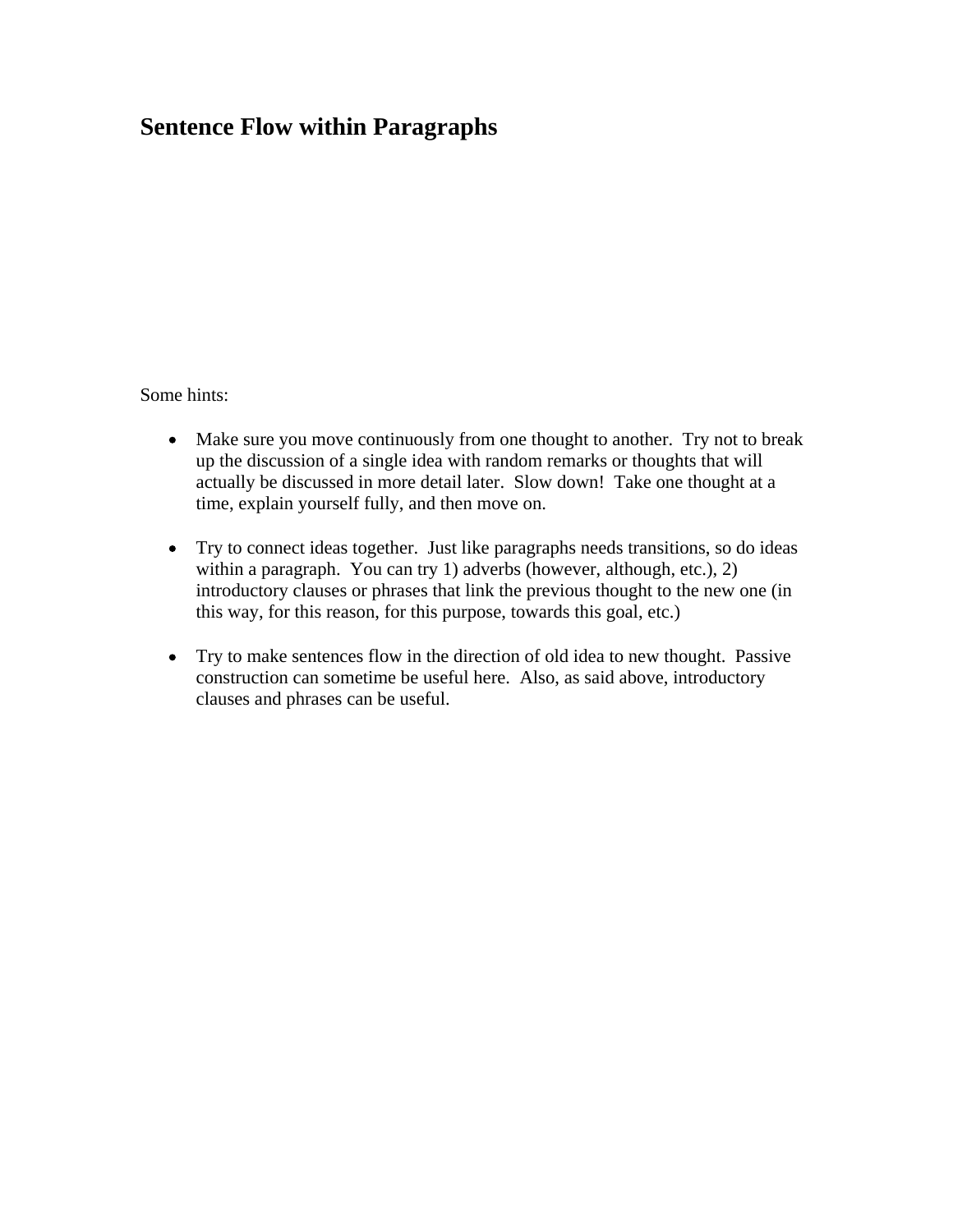## Original Paragraph 1

| -This here is a very nice    | R.W. Chambers makes a similar argument about More's Utopia. Chambers          |  |
|------------------------------|-------------------------------------------------------------------------------|--|
| effort to connect Chambers   |                                                                               |  |
| with author's own reading    | believes that More's work is a tool used to criticize Europe. It is a protest |  |
| of the text. It could be     |                                                                               |  |
| done a little more concisely |                                                                               |  |
| though.                      | against New Statesmanship and the autocratic prince and a protest against     |  |
| -Very abrupt shift here      |                                                                               |  |
| given where you start.       | New Economics. Chambers believes that an individual couldn't be a             |  |
| Important, but we need       |                                                                               |  |
| to smooth out flow of        | devout Christian and a socialist. Christianity is important in Chambers eyes  |  |
| ideas.                       |                                                                               |  |
|                              | and since More is an Orthodox Catholic, Utopia must have been written         |  |
| -Is this passive phrase      |                                                                               |  |
| necessary?                   |                                                                               |  |
|                              | with a Christian philosophy. He also believes that More "makes his            |  |
|                              |                                                                               |  |
|                              | heathen Utopiansunexpected allies of the Catholic faith." More                |  |
| -Again, a little jumpy. A    |                                                                               |  |
| new idea that very much      | integrates monasticism into his Utopia as a way to bring Christianity to the  |  |
| extends previous             |                                                                               |  |
| thought, but needs to be     | Utopians. Chambers points out that, just as in a monastery, Utopia is         |  |
| connected more               |                                                                               |  |
| smoothly with previous       | closed off from other societies and has a communal aspect. Also the garb      |  |
| thought.                     |                                                                               |  |
|                              |                                                                               |  |
|                              | worn in Utopia is similar to that of a monk. Chambers read Utopia as under    |  |
|                              |                                                                               |  |
|                              | the ideal of discipline and not liberty, and that even though laws are        |  |
|                              |                                                                               |  |
|                              | enforced rigidly, "Utopia is founded on religious enthusiasm[and] a           |  |
|                              |                                                                               |  |
|                              | belief in the dignity of manual labour."                                      |  |
|                              |                                                                               |  |
|                              |                                                                               |  |
|                              |                                                                               |  |
|                              |                                                                               |  |

-can be rewritten-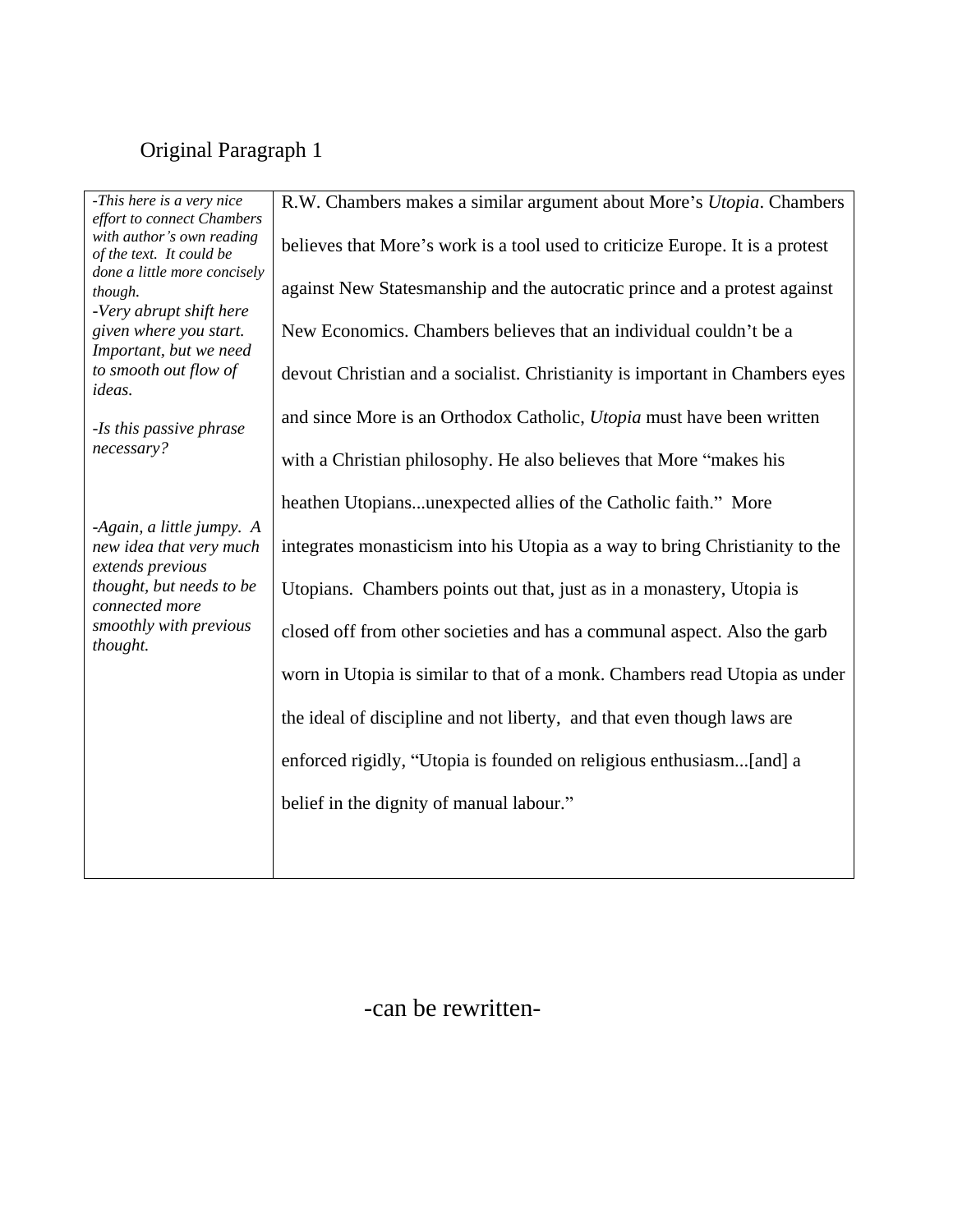*mainly a comparison necessarily the big point want to keep it as short helps to connect New* 

*-this gets rid of the* 

*-This is a better use of though: here, it helps to* 

*-Since this is meant as*  $\vert$  **The scholar** R.W. Chambers too believes that More's work is meant to *and transition, but not*  $\vert$  criticize early sixteenth-century Europe. In his essay, he highlights More's *of the paragraph, you*  protest against the New Statesmanship, **by which he means the rise of the**  *as possible. -repeat of against* **absolutist state**, and **against** the New Economics, **referring to the rise of**  *Statesmanship with New* **capitalism**. Chambers, however, insists that these criticisms emerge from *Economics passive voice* More too was an orthodox Catholic and, consequently, **must have written** *the passive voice,*  the **Christian influence can be seen** in the way that More **integrated** *connect two ideas.* monasticism into his Utopia. Just as in a monastery, Chambers points out, - "Also" unnecessary  $\parallel$  garb worn in Utopia is similar to that of a monk. Furthermore, Utopian *here.* a Christian rather than a socialist perspective. The crux of his argument was that an individual could not be a devout Christian and a socialist and at the same time **an assumption that reveals his deep hostility to the atheism of Soviet communism**. Although possibly biased by his own deep attachment to Christianity, Chambers does reasonably argue that Utopia with Christianity in mind. His interpretation of Utopia views the "heathen Utopians" as "unexpected allies of the Catholic faith." Above all, Utopia is closed off from other societies and has a communal aspect. The society is founded on the ideal of discipline instead of liberty, emphasizing the "belief in the dignity of manual labour." And even if the Utopians are not Christian, Chambers argues, they still hold religion very dear.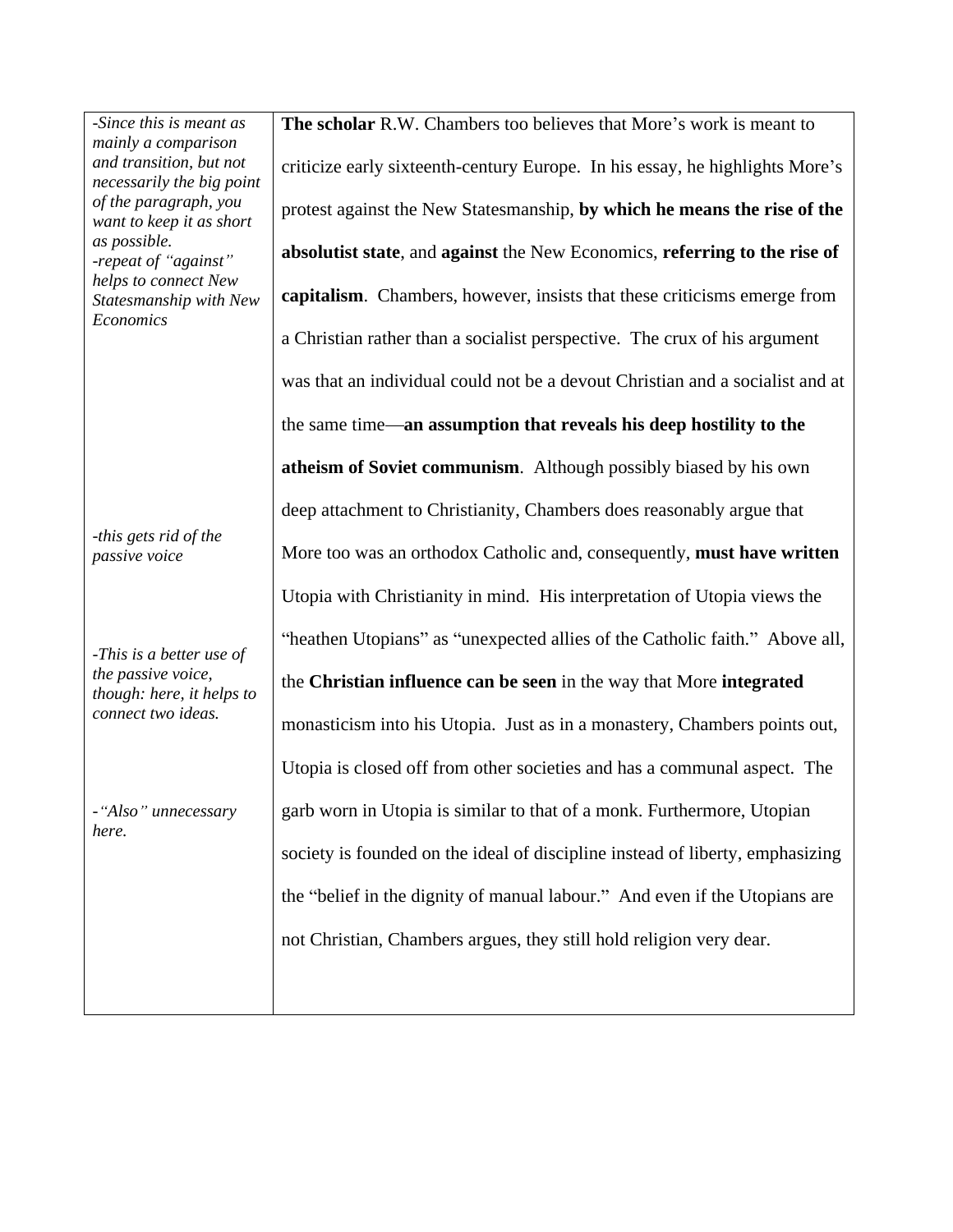## Original Paragraph 2

| Watch tenses! Make<br>up your mind-past or<br>present?                                               | Bellamy's society, on the other hand, utilized a very                   |
|------------------------------------------------------------------------------------------------------|-------------------------------------------------------------------------|
|                                                                                                      | different implementation of this military aspect. His society actually  |
| Can we get rid of this<br>" $and$ "?                                                                 | had no wars at all, and furthermore they had no physical army or        |
|                                                                                                      | navy of any kind. Rather, Bellamy's society was more concerned          |
| Notice that this<br>sentence breaks apart<br>a single continuous                                     | with the productivity and stability of industry; he essentially         |
| thought. The result is<br>that the author is<br>needlessly repetitive;                               | created an economic army. In fact, it is this lack of any military      |
| also, a little confusing,<br>since the author heads                                                  | type of personnel that allows his society to flourish and provide the   |
| off in one direction,<br>quickly backtracks and                                                      | common wealth that it boasts. With no war or army, there are no         |
| then leaves the notion<br>of the economic army<br>undeveloped by the                                 | national expenses for weapons, supplies, and other militaristic         |
| end of the paragraph.                                                                                | endeavors. Thus, they can utilize and appropriate these funds           |
|                                                                                                      | toward a more stable and efficient economy, bettering all the           |
|                                                                                                      | citizens. In conjunction with this, Bellamy was a proponent of          |
| This would be better<br>connected with<br>industrial army once<br>that concept is<br>developed more. | social equality; in his system everyone worked their own job and        |
|                                                                                                      | everyone reaped equal social and monetary benefits in the end.          |
|                                                                                                      | Bellamy lived in a very different time than Plato, and thus it is clear |
|                                                                                                      | that his motives for his social structure are much different and more   |
|                                                                                                      | geared toward an efficient, stable and socially equal society;          |
|                                                                                                      | showing little to no concern for protection from outside nations.       |
|                                                                                                      |                                                                         |

-can be rewritten-